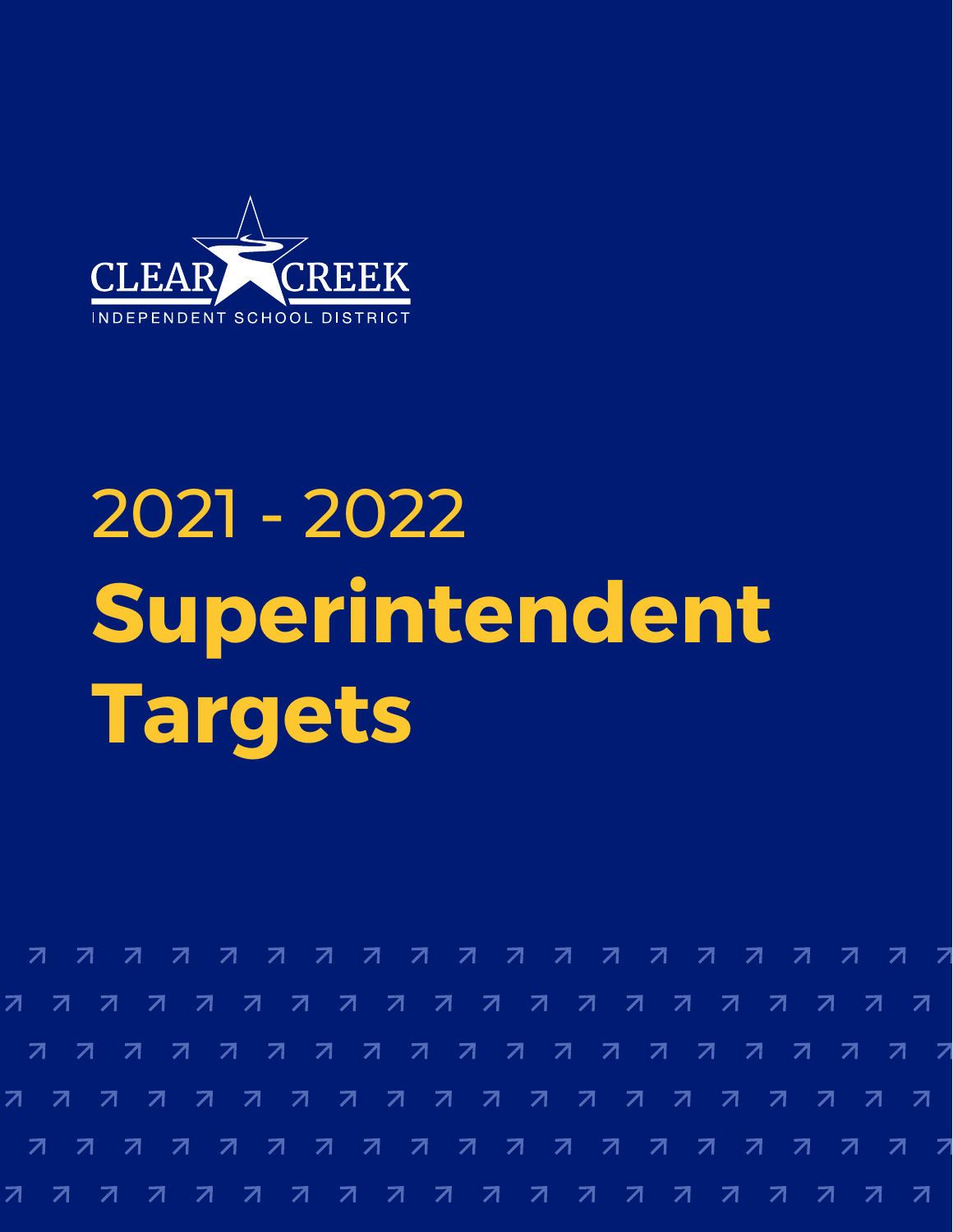# PRIORITY: **Health and Safety**



## **Community Based Accountability Pillar:**

**Safety & Well-Being**

#### **Strategy I:**

We will foster a safe and nurturing environment.

#### **Result 1:**

An intentional focus on safety and security.

| <b>Fidelity Metrics</b><br>To what extent have<br>we implemented our<br>action steps?                                                                    | <b>Check</b><br><b>Point</b> | <b>Effectiveness Metrics</b><br>What evidence do we have that<br>these actions have led to a change<br>in effectiveness?                                                                                                                                                                                                                                                                                                                                                                                                                                                                                                                       | <b>Check</b><br><b>Point</b> | <b>Impact Metrics</b><br>Are we seeing<br>indications that<br>these changes are<br>leading to long term,<br>sustainable impact? | <b>Check</b><br><b>Point</b> |
|----------------------------------------------------------------------------------------------------------------------------------------------------------|------------------------------|------------------------------------------------------------------------------------------------------------------------------------------------------------------------------------------------------------------------------------------------------------------------------------------------------------------------------------------------------------------------------------------------------------------------------------------------------------------------------------------------------------------------------------------------------------------------------------------------------------------------------------------------|------------------------------|---------------------------------------------------------------------------------------------------------------------------------|------------------------------|
| We have a responsive,<br>tiered system of<br>mitigation strategies<br>that are designed to<br>influence changes in<br>data in our COVID-19<br>dashboard. | Nov.                         | Mitigation strategies are consistently<br>followed. Ongoing audits of select<br>exclusions of staff and students<br>beginning September 20, 2021<br>indicate that 90% of reviewed<br>exclusions occurred in accordance<br>with district parameters.<br>Qualitative information from classroom,<br>campus, and district observations also<br>indicates consistency.                                                                                                                                                                                                                                                                             | Feb<br>May                   |                                                                                                                                 |                              |
| Mental health resources<br>and supports for<br>students exist at each<br>campus.                                                                         | Nov.                         | Students, staff, and families have<br>access to and utilize resources and<br>supports based on individual need,<br>including connections with community<br>partnerships and individual/group<br>student conferencing.<br>Each secondary student will have<br>a visit with a counselor during the<br>2021-2022 school year that includes a<br>check-in regarding social, emotional,<br>and/or mental wellness. At the<br>secondary and elementary levels, the<br>average number of student visits with<br>a counselor that include a check-in<br>regarding social, emotional, and/or<br>mental wellness will be three and one,<br>respectively. | Feb                          | Students report on<br>surveys they feel their<br>mental well-being<br>is supported by the<br>campus and/or district.            | May                          |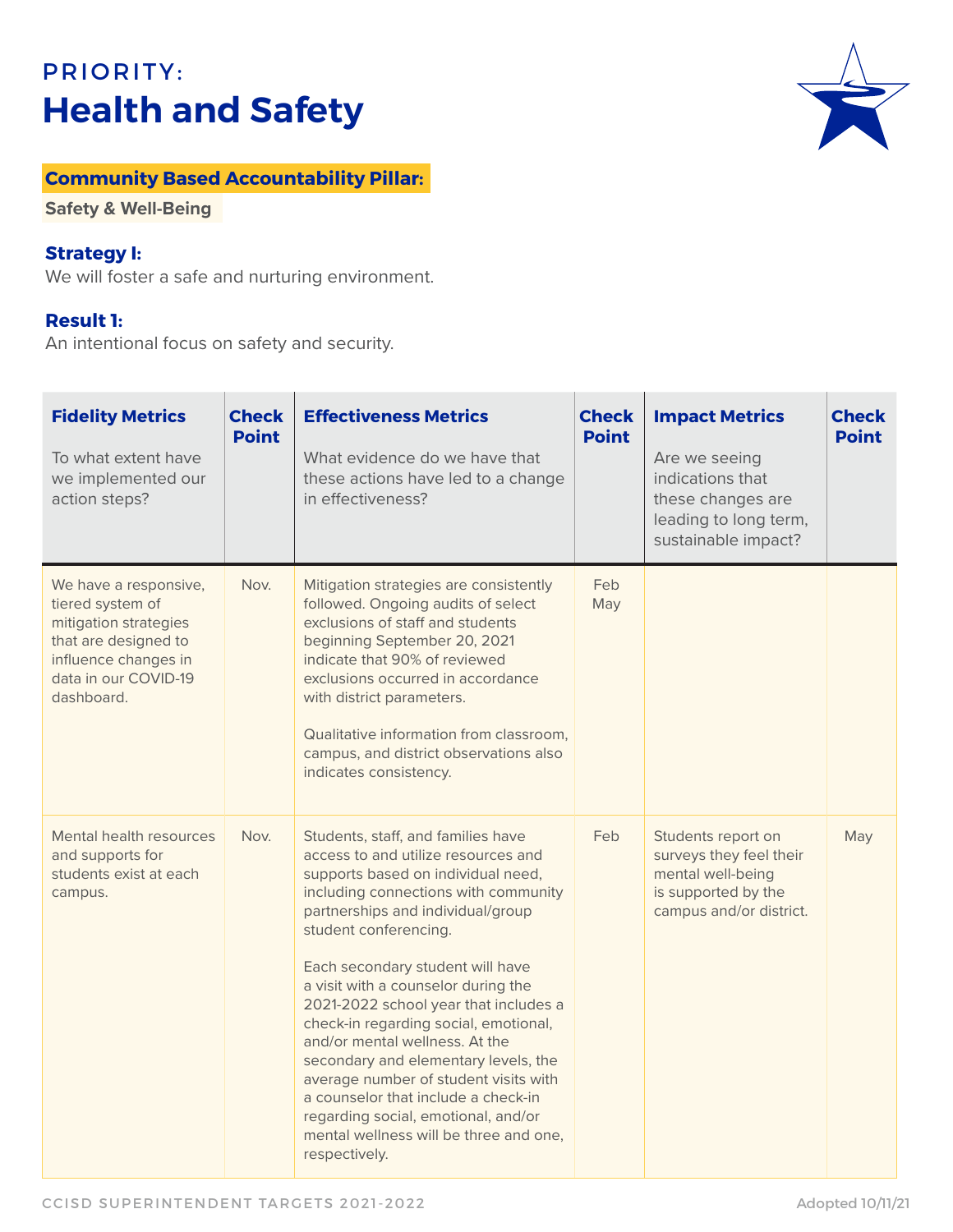# PRIORITY: **Literacy Development**



#### **Community Based Accountability Pillar:**

**Student Readiness** 

#### **Strategy II:**

We will design and implement learning experiences that inspire student achievement, agency, and growth.

#### **Result 3:**

Learning opportunities to ensure each student achieves high levels of learning.

| <b>Fidelity Metrics</b><br>To what extent have<br>we implemented our<br>action steps?        | <b>Check</b><br><b>Point</b> | <b>Effectiveness Metrics</b><br>What evidence do we have that<br>these actions have led to a change<br>in effectiveness?                                                                                                                      | <b>Check</b><br><b>Point</b> | <b>Impact Metrics</b><br>Are we seeing<br>indications that<br>these changes are<br>leading to long term,<br>sustainable impact?                      | <b>Check</b><br><b>Point</b> |
|----------------------------------------------------------------------------------------------|------------------------------|-----------------------------------------------------------------------------------------------------------------------------------------------------------------------------------------------------------------------------------------------|------------------------------|------------------------------------------------------------------------------------------------------------------------------------------------------|------------------------------|
| Resources have been<br>created, revised, and<br>promoted and teams<br>have been established. | Dec.                         | 90% of classroom walkthrough<br>visits from January through March<br>during the Kindergarten and first<br>grade literacy block indicate that<br>instructional practices based on the<br>science of teaching reading are being<br>implemented. | Mar.                         | Growth in reading<br>proficiency will be<br>demonstrated based<br>on the percentage<br>of students reading<br>on-grade level as<br>evidenced by BAS. | May<br>2023                  |
| 95% of K-1 teachers<br>have participated in<br>and completed Reading<br>Academies.           | Jun.                         |                                                                                                                                                                                                                                               |                              |                                                                                                                                                      |                              |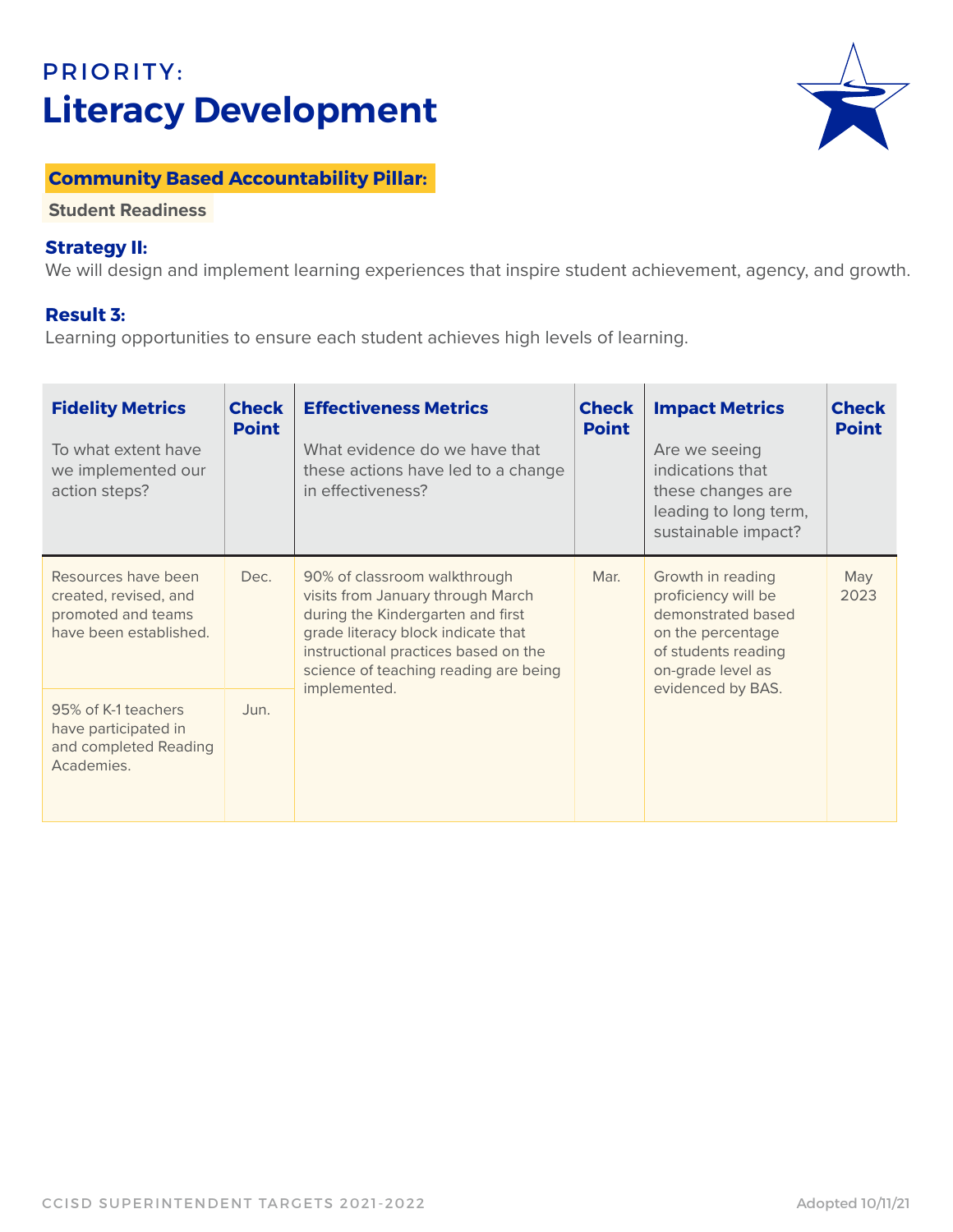# PRIORITY: **Engaging First-Time Instruction**



### **Community Based Accountability Pillar:**

**Student Learning & Progress** 

#### **Strategy II:**

We will design and implement learning experiences that inspire student achievement, agency, and growth.

#### **Result 1:**

Expanded learning opportunities to foster growth for each learner.

| <b>Fidelity Metrics</b><br>To what extent have<br>we implemented our<br>action steps?                                                                                                   | <b>Check</b><br><b>Point</b> | <b>Effectiveness Metrics</b><br>What evidence do we have that<br>these actions have led to a change<br>in effectiveness?                                                                                                                                                                                         | <b>Check</b><br><b>Point</b> | <b>Impact Metrics</b><br>Are we seeing<br>indications that<br>these changes are<br>leading to long term,<br>sustainable impact? | <b>Check</b><br><b>Point</b> |
|-----------------------------------------------------------------------------------------------------------------------------------------------------------------------------------------|------------------------------|------------------------------------------------------------------------------------------------------------------------------------------------------------------------------------------------------------------------------------------------------------------------------------------------------------------|------------------------------|---------------------------------------------------------------------------------------------------------------------------------|------------------------------|
| Teachers receive high<br>quality professional<br>learning tied to<br>providing engaging<br>first-time instruction<br>through Wave 1 of the<br>personalized learning<br>initiative.      | Nov.                         | Classroom walkthrough data and<br>perceptual survey data provide<br>evidence that teachers in Wave<br>1 schools are increasingly using<br>personalized learning strategies to<br>engage students, as reflected by<br>growth from baseline surveys and<br>walkthroughs to subsequent surveys<br>and walkthroughs. | Mar.<br>May                  |                                                                                                                                 |                              |
| We have highly<br>functioning Professional<br><b>Learning Communities</b><br>(PLCs) that commonly<br>source, from<br>available and created<br>assessments, formal<br>and informal data. | Nov.                         | A formative program gauge, including<br>focus groups, observations, and a<br>review of PLC agendas will yield<br>qualitative observations regarding<br>the effectiveness of PLCs and how to<br>improve them.                                                                                                     | Mar.<br>May                  |                                                                                                                                 |                              |